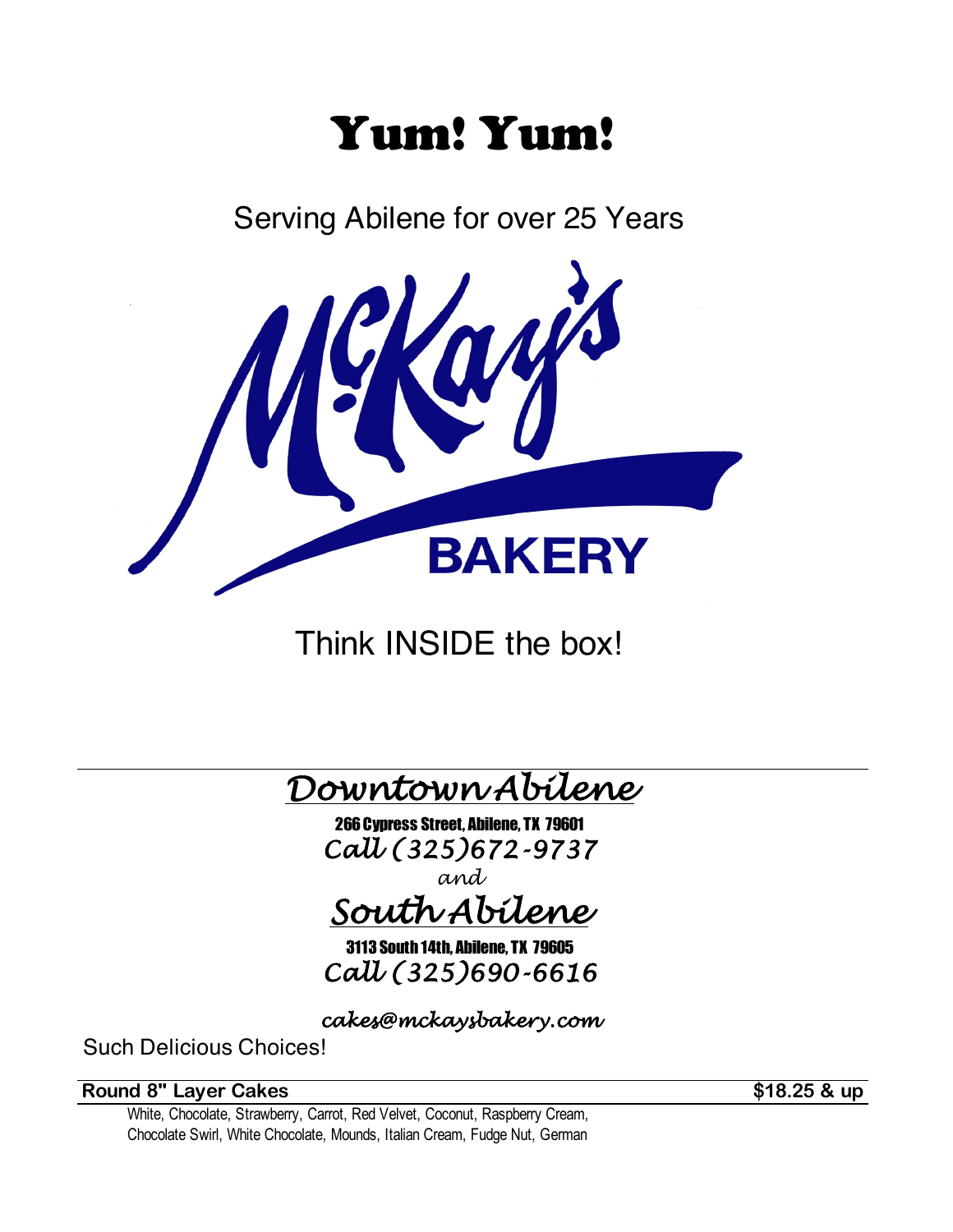### *Decorated Round Cakes starting at \$23.25 & up*

| <b>Whole Pies</b>                                                           |              | $$10.50$ & up                                    |
|-----------------------------------------------------------------------------|--------------|--------------------------------------------------|
| Apple, Cherry, Apricot, Blueberry, Buttermilk, Lemon Chess, French Coconut, |              |                                                  |
| Pecan, German Chocolate, Chocolate, Coconut and Lemon Cream or Meringue,    |              |                                                  |
| Sugar Free Apple and Cherry, Vanilla and Chocolate Boston Cream Pies!       |              |                                                  |
| <b>Cheesecakes</b>                                                          |              | $\sqrt{$26.95}$ & up                             |
| <b>Sheet Cakes</b>                                                          |              |                                                  |
| 1/4 Sheet cake serving 16-24                                                |              |                                                  |
| w/Flowers or Streamers                                                      | \$21.50 & up |                                                  |
| w/Characters or Edible Image                                                | \$28.00 & up |                                                  |
| w/Freehand Drawing                                                          | \$34.50 & up |                                                  |
|                                                                             |              |                                                  |
| 1/2 Sheet cake serving 30-48                                                |              |                                                  |
| w/Flowers or Streamers                                                      | \$30.00 & up |                                                  |
| w/Characters or Edible Image                                                | \$38.50 & up |                                                  |
| w/Freehand Drawing                                                          | \$47.00 & up |                                                  |
| 3/4 Sheet cake serving 50-72                                                |              |                                                  |
| w/Flowers or Streamers                                                      | \$43.50 & up |                                                  |
| w/Characters or Edible Image                                                | \$52.00 & up |                                                  |
| w/Freehand Drawing                                                          | \$60.50 & up |                                                  |
|                                                                             |              |                                                  |
| Full Sheet cake serving 75-96                                               |              |                                                  |
| w/Flowers or Streamers                                                      | \$58.50 & up |                                                  |
| w/Characters or Edible Image                                                | \$68.00 & up |                                                  |
| w/Freehand Drawing                                                          | \$77.50 & up |                                                  |
|                                                                             |              | Let our team customize the perfect cake for you! |
|                                                                             |              | <b>Our Specialty is Unique Wedding Cakes</b>     |
|                                                                             |              |                                                  |
| Wanting a Jaw Dropping Beautiful Buttercream Creation?                      |              |                                                  |
| Wanting the Best Tasting Cake you have ever had?                            |              | McKay's                                          |
| Wanting to Stay on Budget?                                                  |              |                                                  |
|                                                                             |              | <b>BAKERY</b>                                    |
| Call us today to set up                                                     |              |                                                  |
| Your Wedding Consult!                                                       |              | <b>IS THE ANSWER!</b>                            |
| <b>Baked Fresh Daily!</b>                                                   |              |                                                  |

| <b>Breakfast</b>                                             |                          |
|--------------------------------------------------------------|--------------------------|
| <b>Meat Croissants</b>                                       |                          |
| Sausage & Two Cheeses, Bacon, Egg & Cheese, Ham & Mozzarella |                          |
| or Turkey & Provolone                                        | \$3.75                   |
| Pig in a Croissant                                           |                          |
| Regular Beef, Beef & Cheese or Jalapeno Beef                 | \$2.15                   |
| <b>Sweet Roll Danish</b>                                     |                          |
| Assorted Fruit fillings, Regular or Cream Cheese             | \$1.15 ea or \$12.75/doz |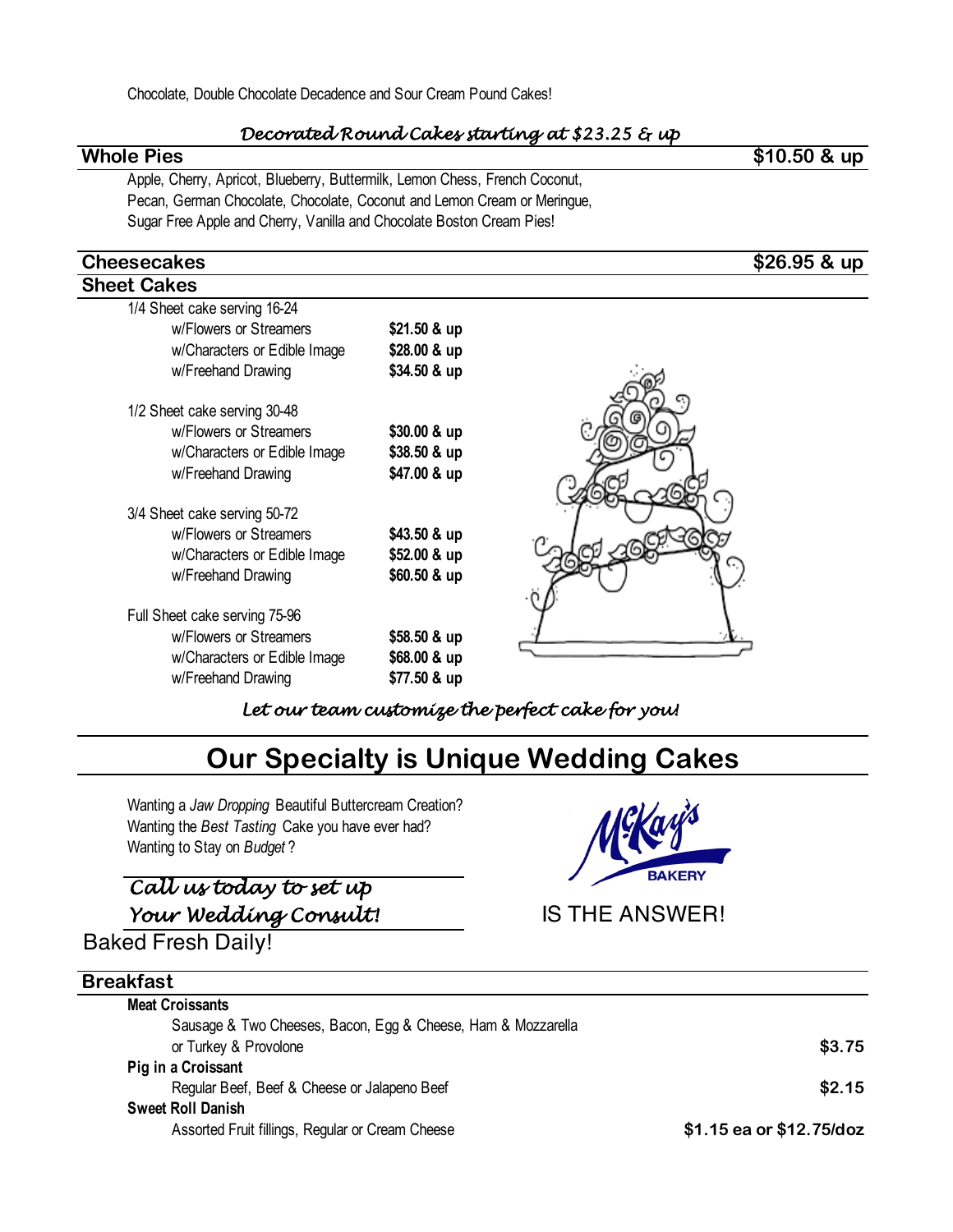| <b>Muffins</b>                                                                  |                          |
|---------------------------------------------------------------------------------|--------------------------|
| Harvest, Bluberry, Strawberry, Lemon Poppyseed,                                 |                          |
| Blackberry, Banana or Chocolate Chip                                            | \$1.15 ea or \$12.75/doz |
| <b>Coffee Cake</b>                                                              |                          |
| Pecan, Assorted Fruit or Cinnamon Pull-apart                                    | \$8.25                   |
| <b>Bread</b>                                                                    |                          |
| White, Wheat or Sourdough Loaves                                                | \$3.25                   |
| Butterflake, Wheat or Sourdough Rolls                                           | \$3.50 & up              |
| <b>Bread Bowls or Croissants</b>                                                | \$1.50                   |
| <b>Sweet Yum-Yums!</b>                                                          |                          |
| <b>Cookies</b>                                                                  |                          |
| Chocolate Chip, Neiman Marcus, Sugar, M&M, Snickerdoodle, Oatmeal,              |                          |
| White Chocolate, Peanut Butter, Aunt Bessie's Pecan, Sand Tarts, Pecan Balls,   |                          |
| Honey Slices, Russian Rocks or Our Famous Thumbprints!                          | \$.60 ea or \$6.50/doz   |
| <b>Brownies &amp; Bars</b>                                                      |                          |
| Fudge, German Chocolate or Cheesecake Brownies                                  |                          |
| Cheesecake Squares, Carmel Delights, Lemon or Peanut Butter Bars                | \$1.15 ea or \$12.75/doz |
| <b>Cupcakes</b>                                                                 |                          |
| Regular White & Chocolate                                                       | \$1.15                   |
| Special Flavored                                                                | \$1.65                   |
| Decorated                                                                       | $$1.65 &$ up             |
| Gluten Free or Sugar Free                                                       | \$2.15                   |
| <b>Specialty</b>                                                                |                          |
| <b>Iced Cookies</b>                                                             | $$1.25 &$ up             |
| <b>Stick Cookies</b>                                                            | \$1.65                   |
| Cream Puffs, Eclairs or Cream Horns                                             | \$1.65                   |
| Cake Balls                                                                      | \$1.65                   |
| <b>Cookie Monsters</b>                                                          | \$1.65                   |
| Petit Fours                                                                     | \$2.65                   |
| <b>Slices</b>                                                                   |                          |
| Pie                                                                             | \$1.65                   |
| Cake, Boston Cream Pie or Cheesecake                                            | \$2.65                   |
| Any of the above may be purchased on a tray for                                 |                          |
| an addítíonal \$5.00                                                            |                          |
| Lunch Menu                                                                      |                          |
| Served on our fresh bread made daily with a pickle and chips                    |                          |
| <b>Sandwiches</b>                                                               | \$6.50                   |
| Ham & American, Turkey & Swiss, Roast Beef & Swiss, Chicken Salad or Tuna Salad |                          |
|                                                                                 |                          |

#### **Clubs \$7.99**

**McKay's** - Ham, Turkey & Bacon with two Cheeses **Original** - Ham, Turkey & Roast Beef with two Cheeses **Turkey** - Turkey & Bacon with Swiss Cheese

# **Homemade Vegetable Soup or Soup of the Day**

Served with Cornbread **\$6.50**